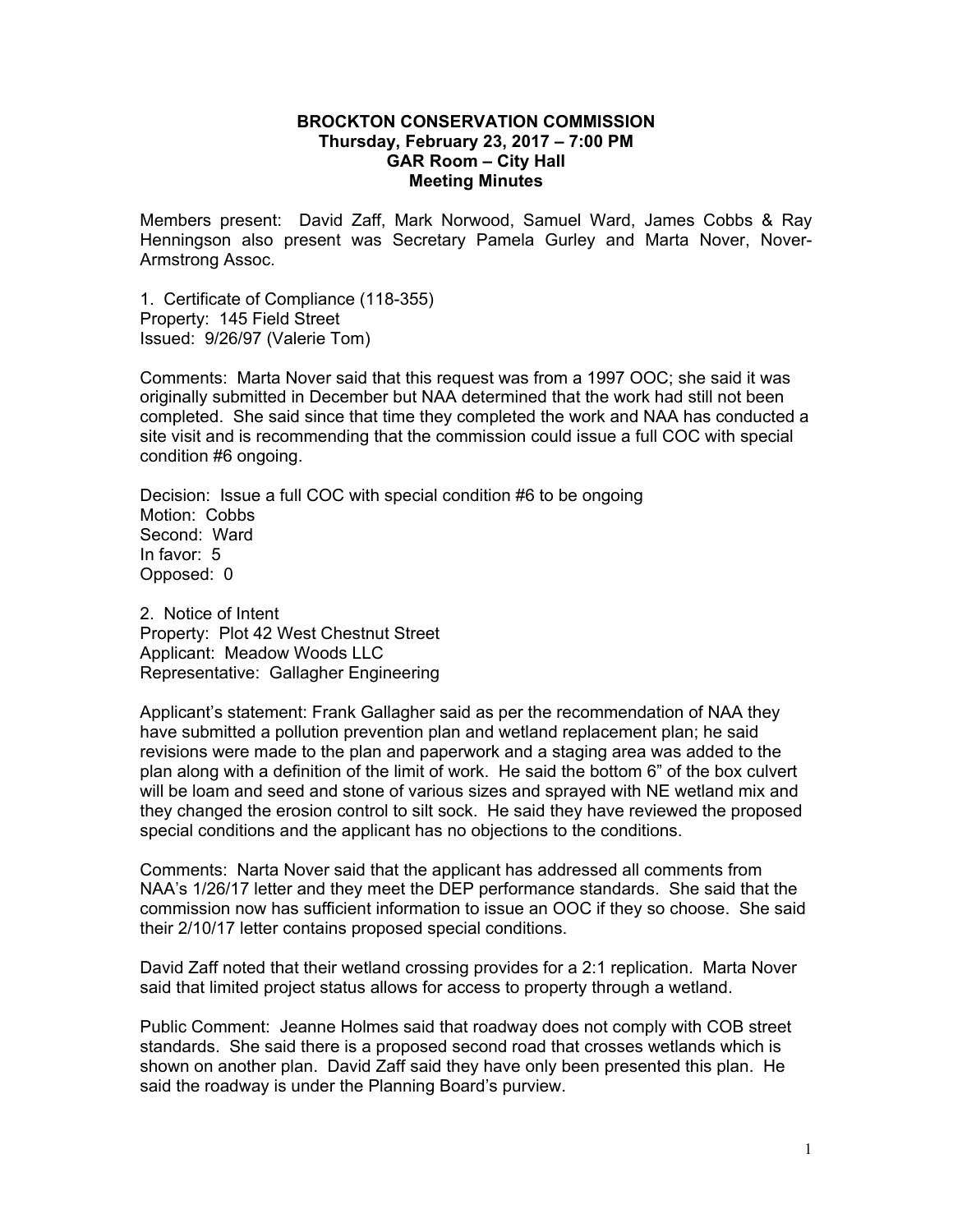Jeanne Holmes asked Jim Cobbs was the conflict was that he mentioned at last the meeting. Jim Cobbs said that he knows the applicant and there is no conflict as he is receiving no financial benefit and has no interest in any projects.

Jeanne Holmes said that there is a member here tonight that was not present at the last meeting and he cannot vote. The Chair asked Mark Norwood to abstain from voting on this matter. It was noted for the record that there would still be four members able to vote making a majority of the commission.

Richard Emanuel (lives in Chestnut Woods) said there is a plan showing a second road access….Ash Street Extension. David Zaff said the commission can only vote on what is before them.

Jeanne Holmes asked if this was the only road the applicant is putting through wetlands and Frank Gallagher told her yes.

David Zaff said if there is any other work within their jurisdiction (Brockton) that is not shown on this plan then they would need to come back before the commission.

Decision: Close the hearing Motion: Henningson Second: Ward In favor: 4 Opposed: 0

Issue an OOC with special conditions as discussed Motion: Cobbs Second: Ward In favor: 4 Opposed: 0 Abstained: 1 (Norwood)

3. Notice of Intent Property: 292 Howard Street Applicant: Beantown Builders Representative: Webby Engineering

Continued to 3/23/17 by agreement of the parties.

4. Notice of Intent Property: Court Street Water Main Replacement Project Applicant: Larry Rowley, DPW Commissioner Representative: CDM Smith

Continued to 3/9/17 by agreement of the parties.

## **Other Business/On-going Projects/Minutes/Discussion/Up-Dates**

Marti Nover said that the office was notified of a release at 470 Forest Ave.; she said that there was jurisdictional work done at the site and that the